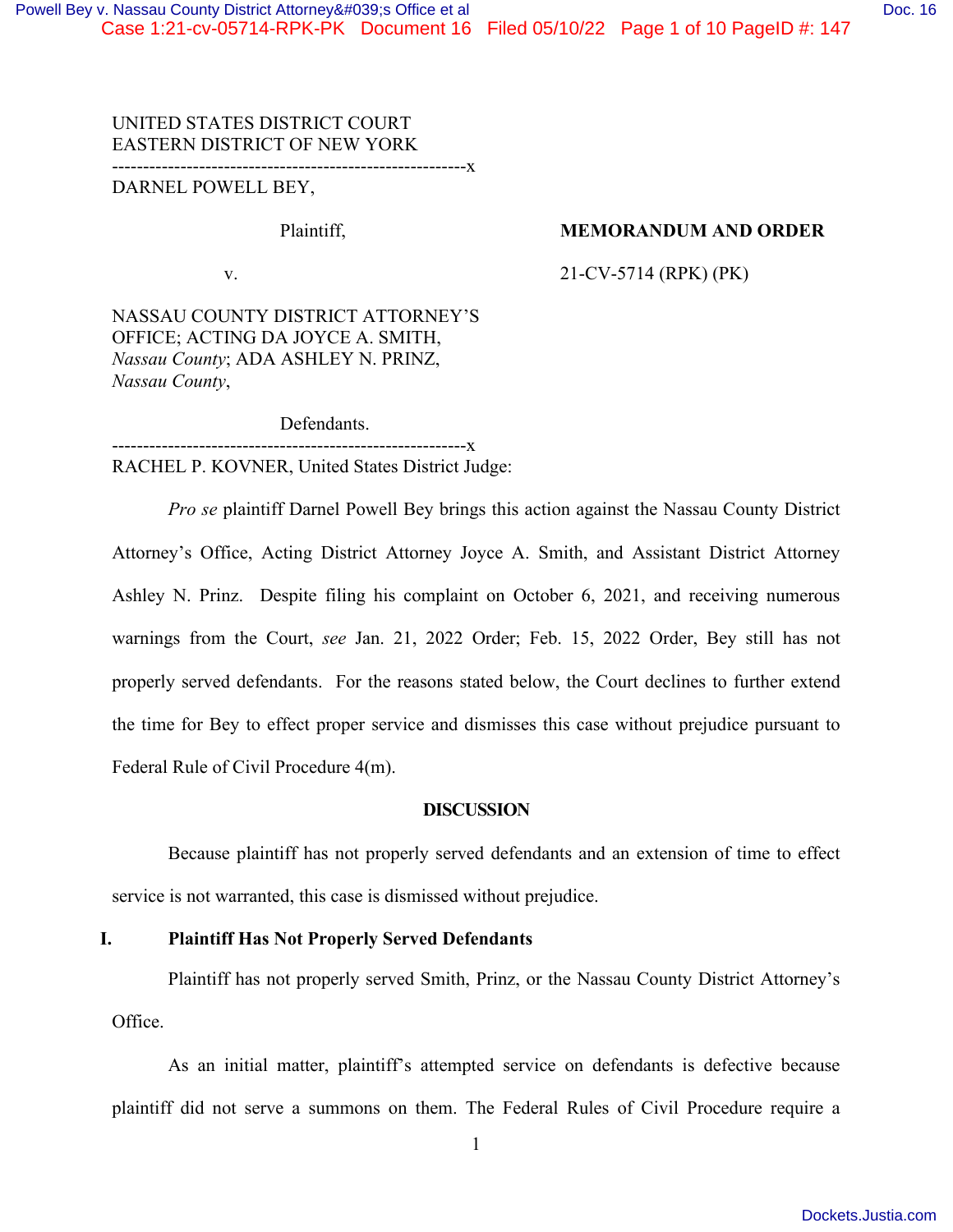summons to be served "with a copy of the complaint." Fed. R. Civ. P.  $4(c)(1)$ . But plaintiff does not appear to have ever prepared a summons for the Clerk of Court to sign, seal, and issue, *see*  Fed. R. Civ. P. 4(b), and none of the certificates and affidavits of service filed by plaintiff mention a summons, *see* Certificate of Service (Dkt. #7-1); Certificate of Service (Dkt. #8); Certificate of Service (Dkt. #9-1); Feb. 14, 2022 Letter (Dkt. #10); Aff. of Service (Dkt. #11). Therefore, plaintiff has failed to properly serve defendants. *See Bloom v. Democratic Nat'l Comm.*, No. 01-CV-11598 (RWS), 2002 WL 31496272, at \*2 (S.D.N.Y. Nov. 6, 2002) (service "fatally defective" where no summons served); *Trs. of the United Plant & Prod. Workers Local 175 Benefits Fund v. Mana Constr. Grp., Ltd.*, No. 18-CV-4269 (JS) (ARL), 2021 WL 4150803, at \*3 (E.D.N.Y. July 30, 2021) (collecting cases), *report and recommendation adopted*, 2021 WL 4147421 (E.D.N.Y. Sept. 13, 2021); *Boahen v. Trifiletti*, No. 18-CV-171 (VLB), 2019 WL 688412, at \*5 (D. Conn. Feb. 19, 2019).

Setting aside plaintiff's failure to serve a summons, plaintiff's service of the complaint on defendants was improper.

Plaintiff does not specify whether he sues Smith and Prinz in their personal capacities, official capacities, or both. Regardless, plaintiff has failed to effect proper service on Smith and Prinz. There are different requirements for serving process on a person sued in her personal and official capacities. "A suit against an individual in [her] personal capacity is not a suit against the governmental entity," whereas "[a] claim asserted against an individual in [her] official capacity . . . is in effect a claim against the governmental entity itself." *Lore v. City of Syracuse*, 670 F.3d 127, 164 (2d Cir. 2012) (internal citation omitted). Accordingly, Federal Rule of Civil Procedure 4(j)(2), which governs service of process to a state agency or local government, specifies how process must be served on persons in their official capacity. *See Rutherford v. Fla.*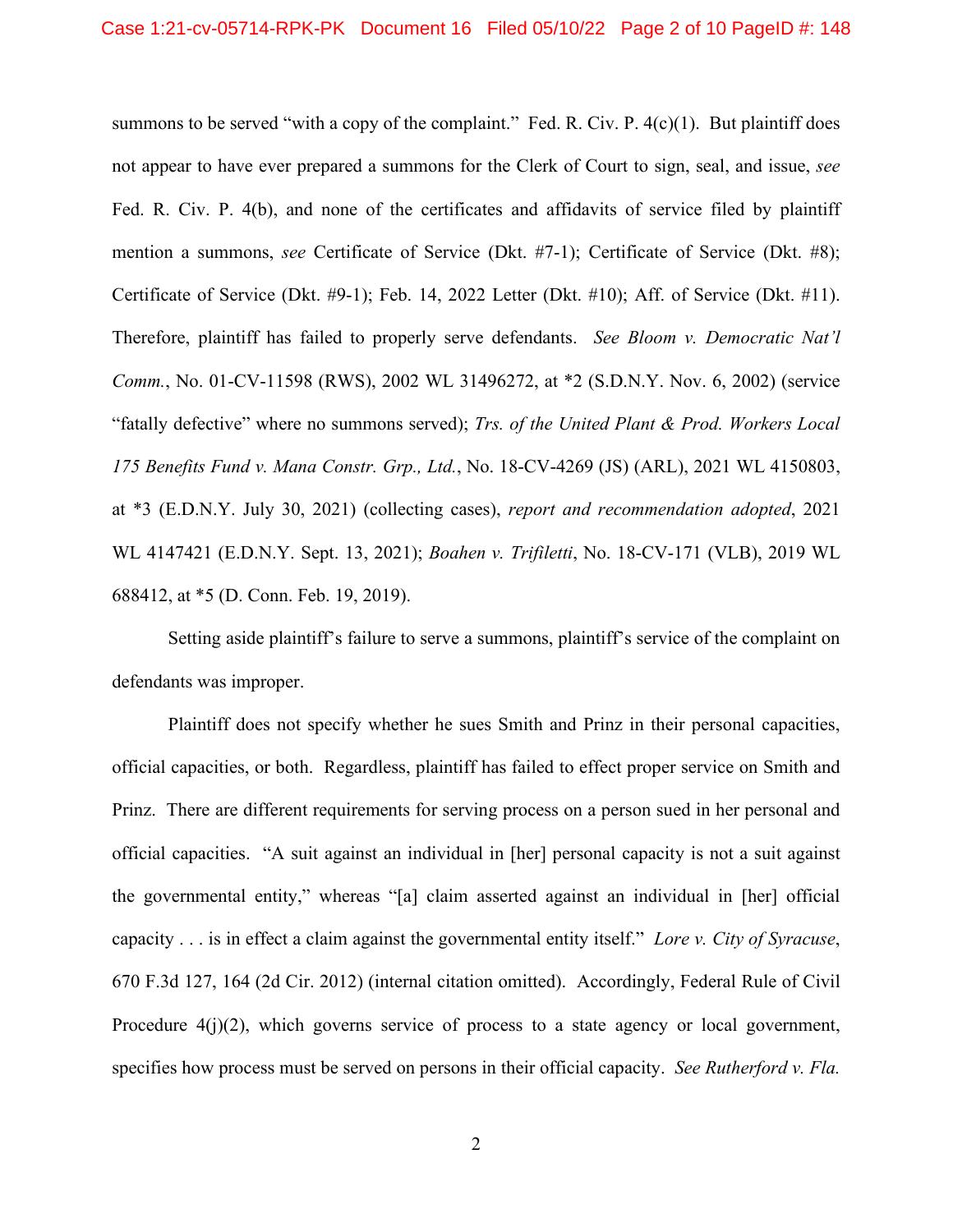*Union Sch. Dist.*, No. 16-CV-9778 (KMK), 2018 WL 11249126, at \*3 (S.D.N.Y. Oct. 24, 2018); *Sun v. Cuomo*, No. 19-CV-497 (MAD) (DJS), 2019 WL 5307359, at \*2 n.1 (N.D.N.Y. Oct. 21, 2019); *Stoianoff v. Comm'r of Motor Vehicles*, No. 99-7363, 2000 WL 287720, at \*1 (2d Cir. 2000) (summary order). Rule 4(e) provides the requirements for service upon individuals. *Sun*, 2019 WL 5307359, at \*2; *Stoianoff*, 2000 WL 287720, at \*1.

Plaintiff has not demonstrated that he properly served Smith and Prinz in their official capacities. While district attorneys are generally presumed to be local county officers under New York law, district attorneys are state officers when making the determination whether to prosecute a criminal matter. *See DeJean v. Cnty. of Nassau* , No. 06-CV-6317 (SJF) (AKT), 2008 WL 111187, at \*3 (E.D.N.Y. Jan. 8, 2008). Under Federal Rule of Civil Procedure 4(j)(2), a state or local government "must be served by . . . (A) delivering a copy of the summons and of the complaint to its chief executive officer" or "(B) serving a copy of each in the manner prescribed by that state's law for serving a summons or like process on such a defendant." Fed. R. Civ. P. 4(j)(2). New York law provides that personal service on a state officer "sued solely in an official capacity . . . shall be made by (1) delivering the summons to such officer or to the chief executive officer of such agency or to a person designated by such chief executive officer to receive service, or (2) by mailing the summons by certified mail . . . to such officer or to the chief executive officer of such agency, and by personal service upon the state" by delivering the summons to an assistant attorney general at an office of the Attorney General or to the Attorney General within the state. N.Y. C.P.L.R. § 307(1); *id.* § 307(2). As to service on a county, New York law provides that personal service shall be made by delivering the summons to the county's "chair or clerk of the board of supervisors, clerk, attorney or treasurer." *Id.* § 311(a)(4). Service on Nassau County therefore requires delivery of the summons to "the Nassau County Attorney,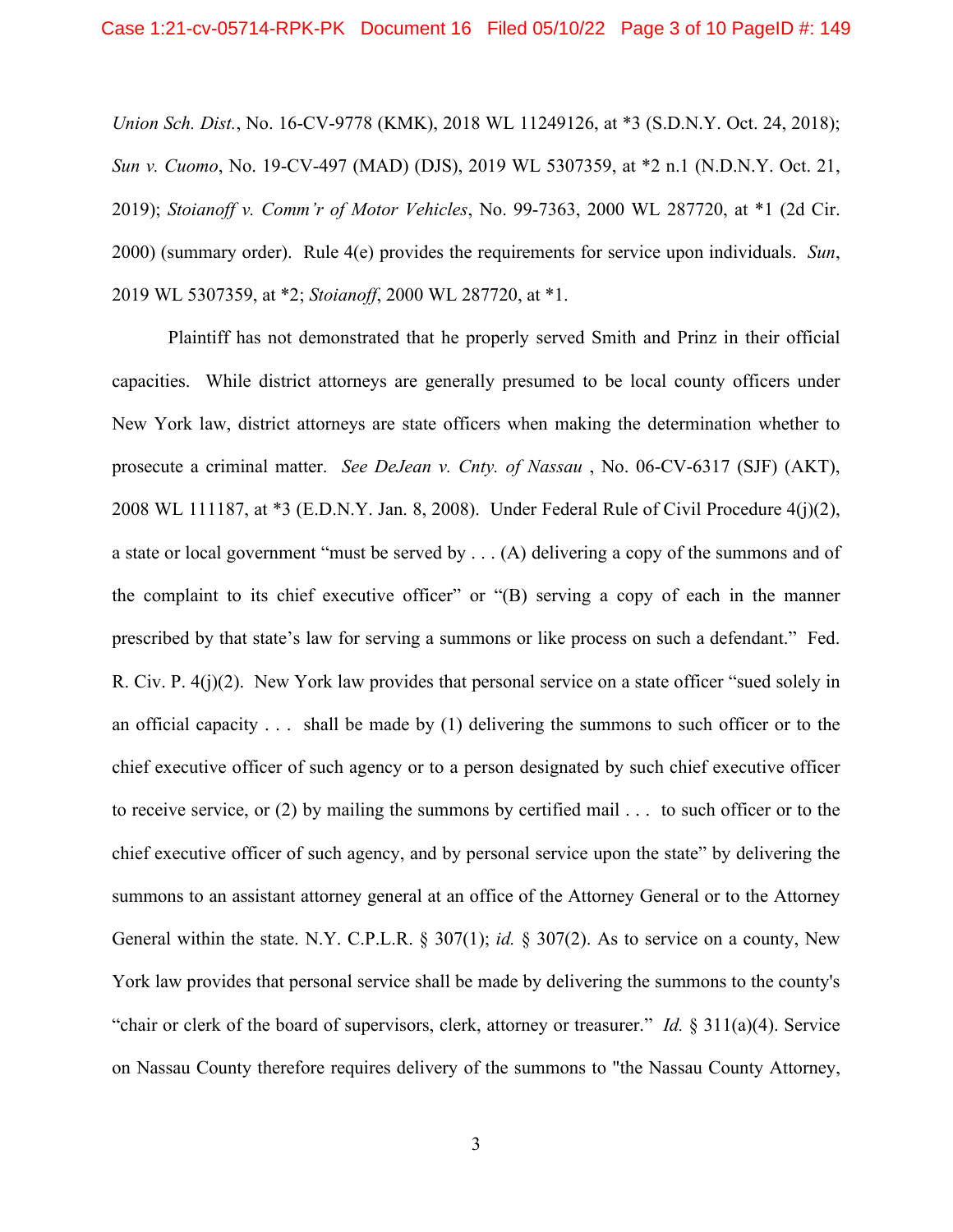not the Nassau County DA." *Dippell v. Cnty. of Nassau*, No. 15-CV-2548 (JMA) (GRB), 2016 WL 1267167, at \*1 (E.D.N.Y. Mar. 31, 2016).

Plaintiff's attempt to serve Smith and Prinz do not meet those requirements. Plaintiff has filed numerous certificates and affidavits of service. *See* Certificate of Service (Dkt. #7-1); Certificate of Service (Dkt. #8); Certificate of Service (Dkt. #9-1); Feb. 14, 2022 Letter; Aff. of Service (Dkt. #11). Those documents merely indicate that the complaint was mailed to Smith at what appears to be the address for the Nassau County District Attorney's Office, *see* Certificate of Service 2 (Dkt. #7-1) (ECF pagination); *see also* Certificate of Service (Dkt. #8) (mailing copy of motion for preliminary injunction to Smith at same address); Certificate of Service (Dkt. #9-1) (mailing motion for default judgment to Smith and Prinz at same address), and that service was later attempted on Smith and Prinz by delivery to a "[r]eceptionist/[s]ecretary" named Maria Sanchez at the same address, Aff. of Service (Dkt. #11). Plaintiff also attempted service by mailing the complaint by certified mail in an envelope marked in all capital letters "urgent legal mail" to the New York Attorney General. *See* Feb. 14, 2022 Letter 25 (ECF pagination).

To the extent that plaintiff sues Smith and Prinz as officers of New York, plaintiff does not suggest that the receptionist at the Nassau County District Attorney's Office who received the complaint is a person "designated . . . to receive service," N.Y. C.P.L.R. § 307(2), and plaintiff failed to "deliver[] the summons to an assistant [attorney general] at an office of the [Attorney General] or to the [Attorney General]" as required when attempting service on the State by certified mail, *id.* § 307(1); *see id.* § 307(2). And for substantially similar reasons, plaintiff failed to serve Smith and Prinz as officers of Nassau County.

Nor has plaintiff shown that he properly served Smith and Prinz in their personal capacities. Federal Rule of Civil Procedure 4(e) provides that an individual may be served by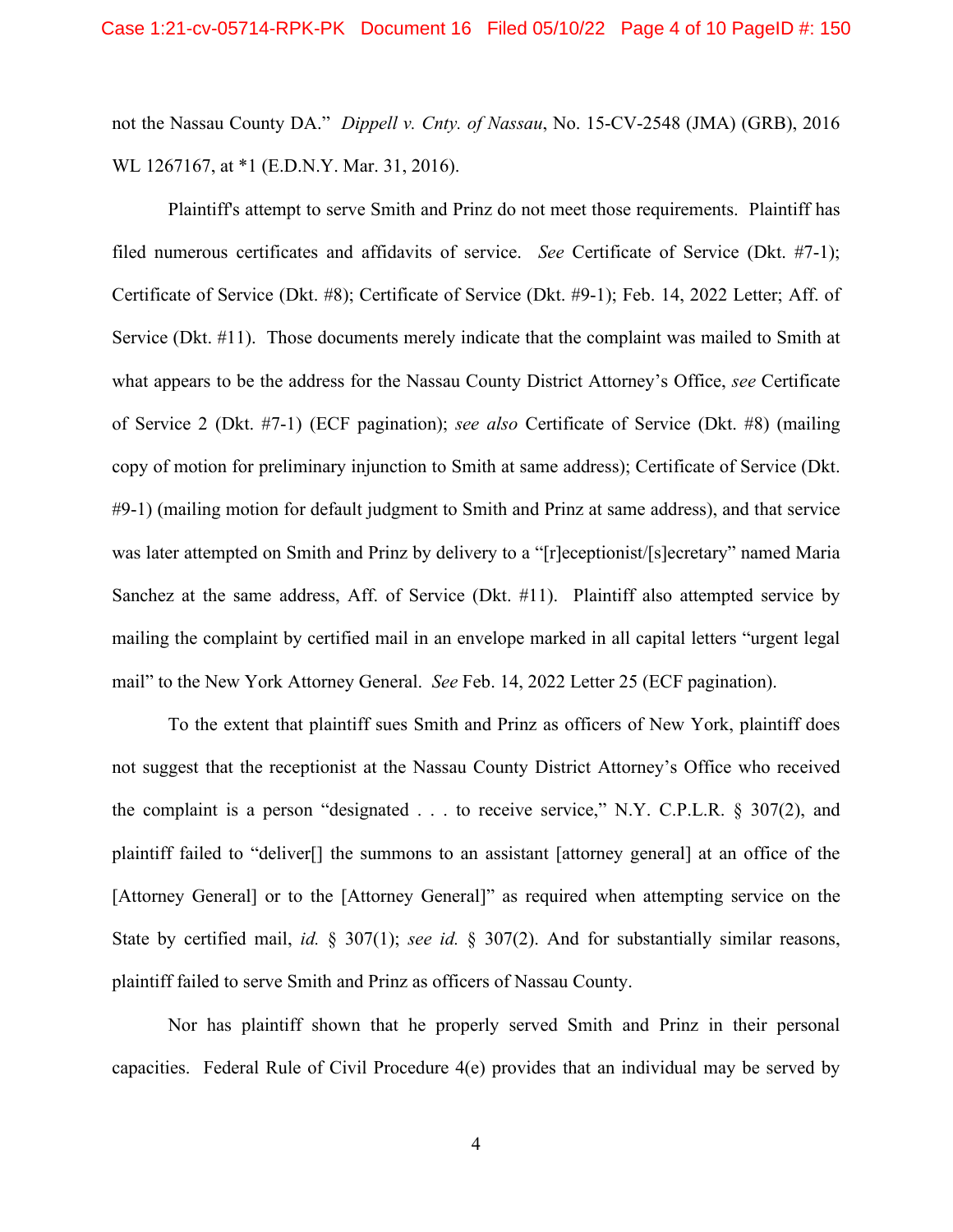"(A) delivering a copy of the summons and of the complaint to the individual personally; (B) leaving a copy of each at the individual's dwelling or usual place of abode with someone of suitable age and discretion who resides there; or (C) delivering a copy of each to an agent authorized by appointment or by law to receive service of process." Fed. R. Civ. P. 4(e)(2). An individual may also be served in any manner permitted by state law. Fed. R. Civ. P. 4(e)(1). In addition to personal service, New York law allows service on an individual by a combination of delivery to the individual's place of business and mail. *See* N.Y. C.P.L.R. § 308(2).

As discussed above, plaintiff has not established that he delivered a copy of the summons and the complaint to Smith and Prinz or left a copy of each at their dwellings. *See* Fed. R. Civ. P. 4(e)(2)(A)-(B); *Sikhs for Justice v. Nath*, 850 F. Supp. 2d 435, 440 (S.D.N.Y. 2012). And plaintiff's attempt to deliver the complaint to the Nassau County District Attorney's Office did not qualify as delivering a copy to an agent authorized to receive service of process for Smith or Prinz as an individual, *see* Fed. R. Civ. P. 4(e)(2)(C). "Plaintiff has provided no evidence that [Smith or Prinz] designated [Sanchez] to receive service of process on [their] behalf[s] pursuant to [New York law], [and] . . . [p]laintiff [has not] even suggested that such authorization exists." *Baity v. Kralik*, 51 F. Supp. 3d 414, 430 (S.D.N.Y. 2014). Nor has plaintiff suggested that Sanchez represented that she was authorized to accept service for Smith or Prinz in their individual capacities or that they knew about such a representation. *See ibid.* Plaintiff has therefore failed to show that he served Smith and Prinz as provided by Federal Rule of Civil Procedure 4(e)(2).

Nor has plaintiff demonstrated proper service of Smith and Prinz under the New York provision allowing service by a combination of personal delivery to a place of business and mail. *See* N.Y. C.P.L.R. § 308(2). That provision allows service by delivery of the summons and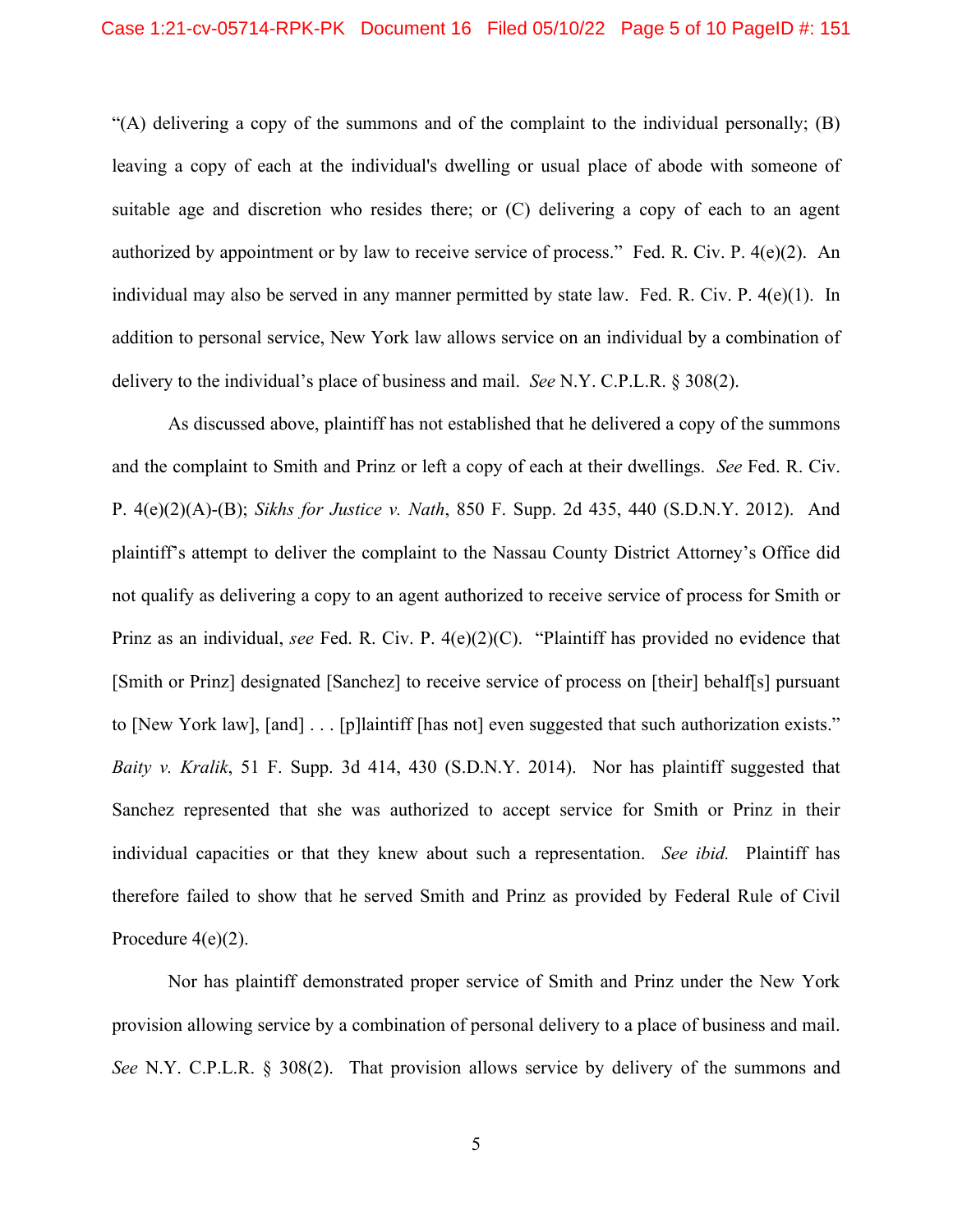complaint "to a person of suitable age and discretion at the [defendant's] actual place of business" but requires that they also be mailed to the recipient's "last known residence" or "actual place of business." *Ibid.* If the documents are sent to the person's business, they must be mailed "by first class mail . . . in an envelope bearing the legend 'personal and confidential' and not indicating on the outside thereof . . . that the communication is from an attorney or concerns an action against the person to be served." *Ibid.* Plaintiff has provided no evidence that a proper summons was mailed to defendants or that the mail sent to the Nassau County District Attorney's Office was sent first class and marked as required by New York law. *See* Certificate of Service (Dkt. #7-1); Certificate of Service (Dkt. #8); Certificate of Service (Dkt. #9-1); Feb. 14, 2022 Letter; Aff. of Service (Dkt. #11). Plaintiff has therefore failed to show that he effected service on Smith or Prinz under Section 308(2). *See Valle v. GDT Enters., Inc.*, No. 19-CV-797 (SJF) (AKT), 2020 WL 435295, at \*2-\*4 (E.D.N.Y. Jan. 28, 2020); *Assets Recovery 23, LLC v. Gasper*, No. 15-CV-5049 (RJD) (CLP), 2018 WL 5849763, at \*6-\*10 (E.D.N.Y. Sept. 11, 2018), *report and recommendation adopted*, 2018 WL 5847102 (E.D.N.Y. Nov. 8, 2018); *Stair v. Calhoun*, No. 12-CV-6121 (SJF) (SIL), 2015 WL 1476454, at \*7-\*8 (E.D.N.Y. Mar. 31, 2015), *appeal dismissed*, 2017 WL 5197132 (2d Cir. 2017).

Finally, plaintiff has not properly served the summons and complaint on the Nassau County District Attorney's Office. As I explained, plaintiff has not delivered a copy of the summons and complaint to the chief executive officer of the Nassau County District Attorney's Office, as he must under Rule 4(j)(2)(A). *See* Fed. R. Civ. P. 4(j)(2)(A). Nor has he delivered the summons and complaint to a person designated to receive service, an assistant attorney general, the New York Attorney General, or the Nassau County Attorney as he must to effect service under state law. *See* N.Y. C.P.L.R. § 307(1)-(2); *Dippell*, 2016 WL 1267167, at \*1.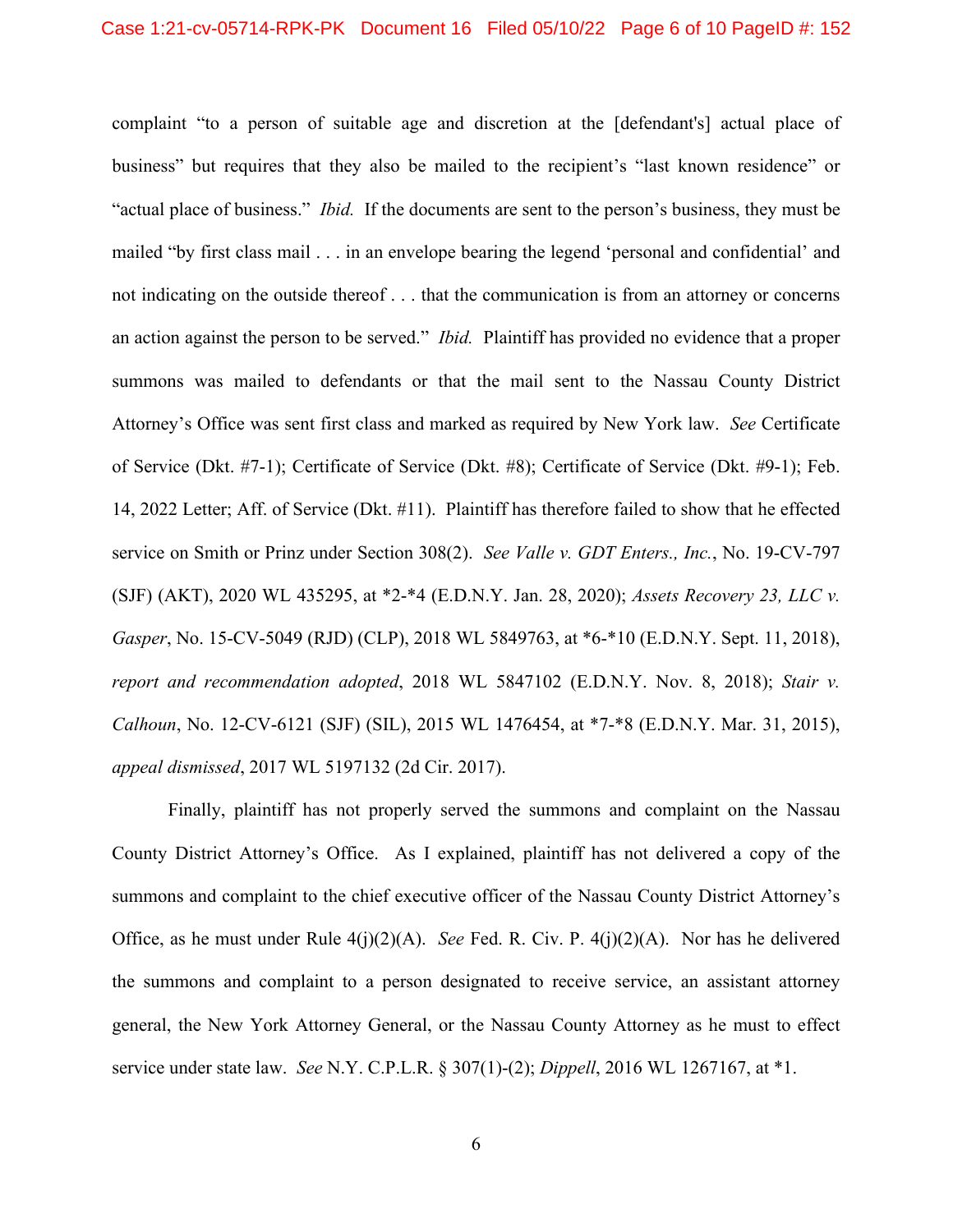For those reasons, plaintiff has failed to properly serve defendants.

### **A. An extension of time to serve defendants is not warranted.**

I decline to extend plaintiff's time to serve defendants.

## **1. Good Cause**

Under Rule  $4(m)$ , "[i]f a defendant is not served within 90 days after the complaint is filed," the court "must dismiss the action without prejudice against that defendant or order that service be made within a specified time." Fed. R. Civ. P. 4(m). If a plaintiff shows "good cause for the failure," then "the court must extend the time for service for an appropriate period." *Ibid.* "Good cause is generally found only in exceptional circumstances where the plaintiff's failure to serve process in a timely manner was the result of circumstances beyond [plaintiff's] control." *Jordan v. Forfeiture Support Assocs.*, 928 F. Supp. 2d 588, 597 (E.D.N.Y. 2013) (citation omitted). In determining whether good cause exists, courts consider "(1) the diligence and reasonableness of the plaintiff's efforts to serve, and (2) prejudice to the defendants from the delay." *Tolchin v. Cnty. of Nassau*, 322 F. Supp. 3d 307, 311 (E.D.N.Y. 2018), *aff'd,* 768 F. App'x 60 (2d Cir. 2019).

Plaintiff has not shown good cause for his delay here. He has identified no exceptional circumstances beyond his control that caused his attempts at service to fail. *Jordan*, 928 F. Supp. 2d at 598. Plaintiff has been on notice of his failure to serve defendants since at least January 21, 2022, when the Court first warned plaintiff that defendants did not appear to have been served. *See* Jan. 21, 2022 Order. On that date, the Court ordered plaintiff to show good cause for his failure to serve defendants, but instead, plaintiff filed a certificate of service reflecting improper service. *See* Certificate of Service (Dkt. #7-1). The Court gave plaintiff another warning on February 15, 2022, that plaintiff's attempts at service were defective and ordered plaintiff to show good cause for his failure to serve defendants. *See* Feb. 15, 2022 Order. Both of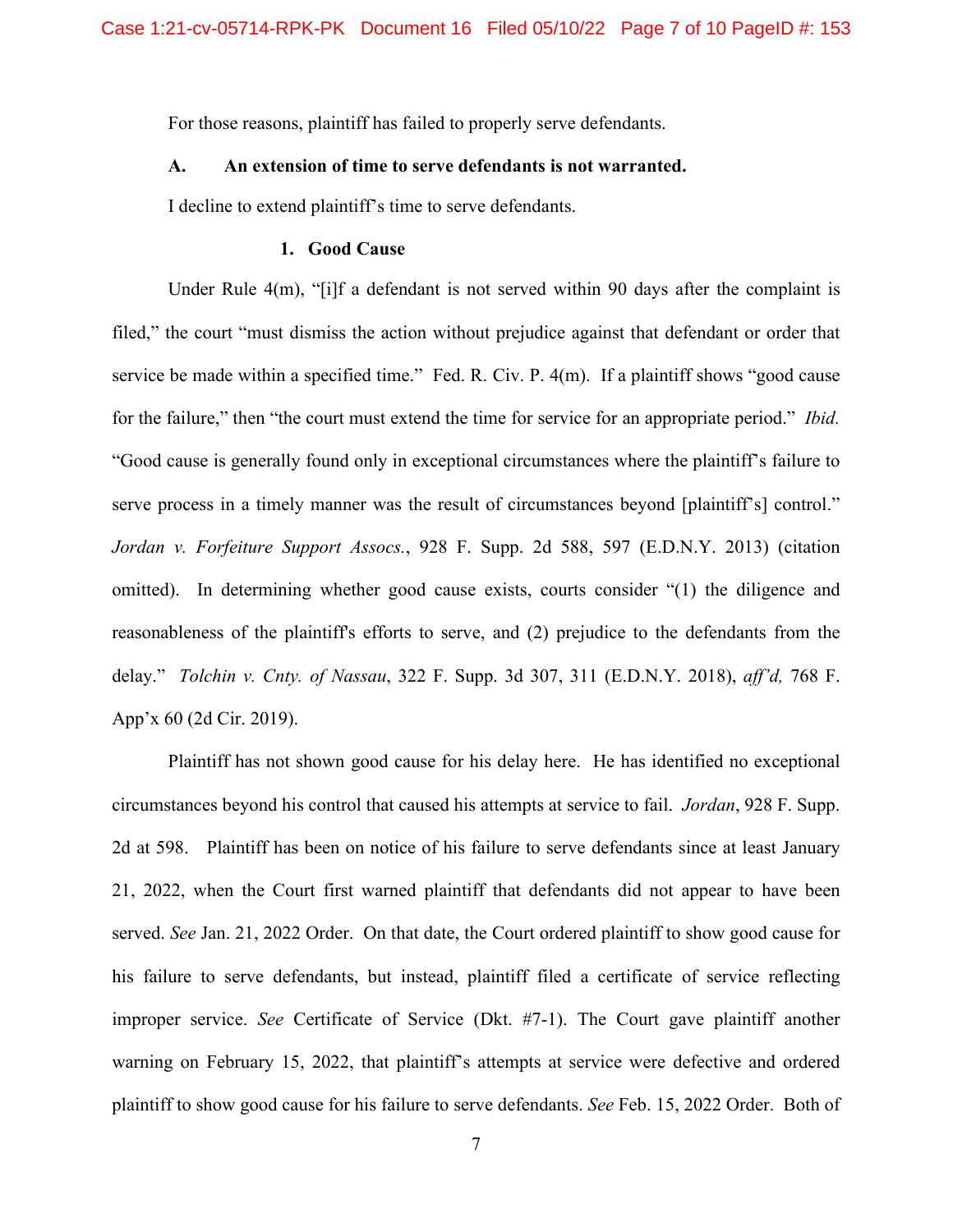those warnings also notified plaintiff that in the absence of good cause, the Court would likely dismiss the action pursuant to Federal Rule of Civil Procedure 4(m). *See Nagy v. Dwyer*, 507 F.3d 161, 164 (2d Cir. 2007) (noting that Rule 4(m) requires notice to plaintiff before *sua sponte*  dismissal of an action for failure to timely serve defendants). But plaintiff has still not properly served defendants or offered any explanation for why he has not done so. *See Obot v. Citibank S.D., N.A.*, No. 04-CV-784A, 2006 WL 6905256, at \*3 (W.D.N.Y. Oct. 17, 2006) ("As part of the determination of good cause for delay in service, courts have looked at the length of time it has taken to effect proper service after receipt of notice of a possible defect."), *aff'd*, 347 F. App'x 658 (2d Cir. 2009). Instead, plaintiff simply continues to assert that he has properly served defendants, notwithstanding the Court's repeated warnings that he has not. *See* Feb. 14, 2022 Letter 1. Finally, plaintiff's *pro se* status "is no excuse for failure to serve the defendant properly and does not automatically amount to good cause." *Jordan*, 928 F. Supp. 2d at 598 (citation omitted); *see Kogan v. Facebook, Inc.*, 334 F.R.D. 393, 403 (S.D.N.Y. 2020); *see also Edwards v. I.N.S.*, 59 F.3d 5, 8 (2d Cir. 1995) ("[P]ro se litigants generally are required to inform themselves regarding procedural rules and to comply with them."). Accordingly, plaintiff has not established good cause for his failure to properly serve defendants.

### **2. Discretionary Exception**

"[A] district court may grant an extension in the absence of good cause, but it is not required to do so." *Zapata v. City of New York*, 502 F.3d 192, 197 (2d Cir. 2007) (emphasis omitted); *see Counter Terrorist Grp. U.S. v. N.Y. Mag.*, 374 F. App'x 233, 234-35 (2d Cir. 2010) (summary order). To benefit from a discretionary extension, "the plaintiff must ordinarily advance some colorable excuse for neglect." *Zapata*, 502 F.3d at 198. At that point, "courts in this Circuit generally consider four factors: (1) whether any applicable statutes of limitations would bar the action once re-filed; (2) whether the defendant[s] had actual notice of the claims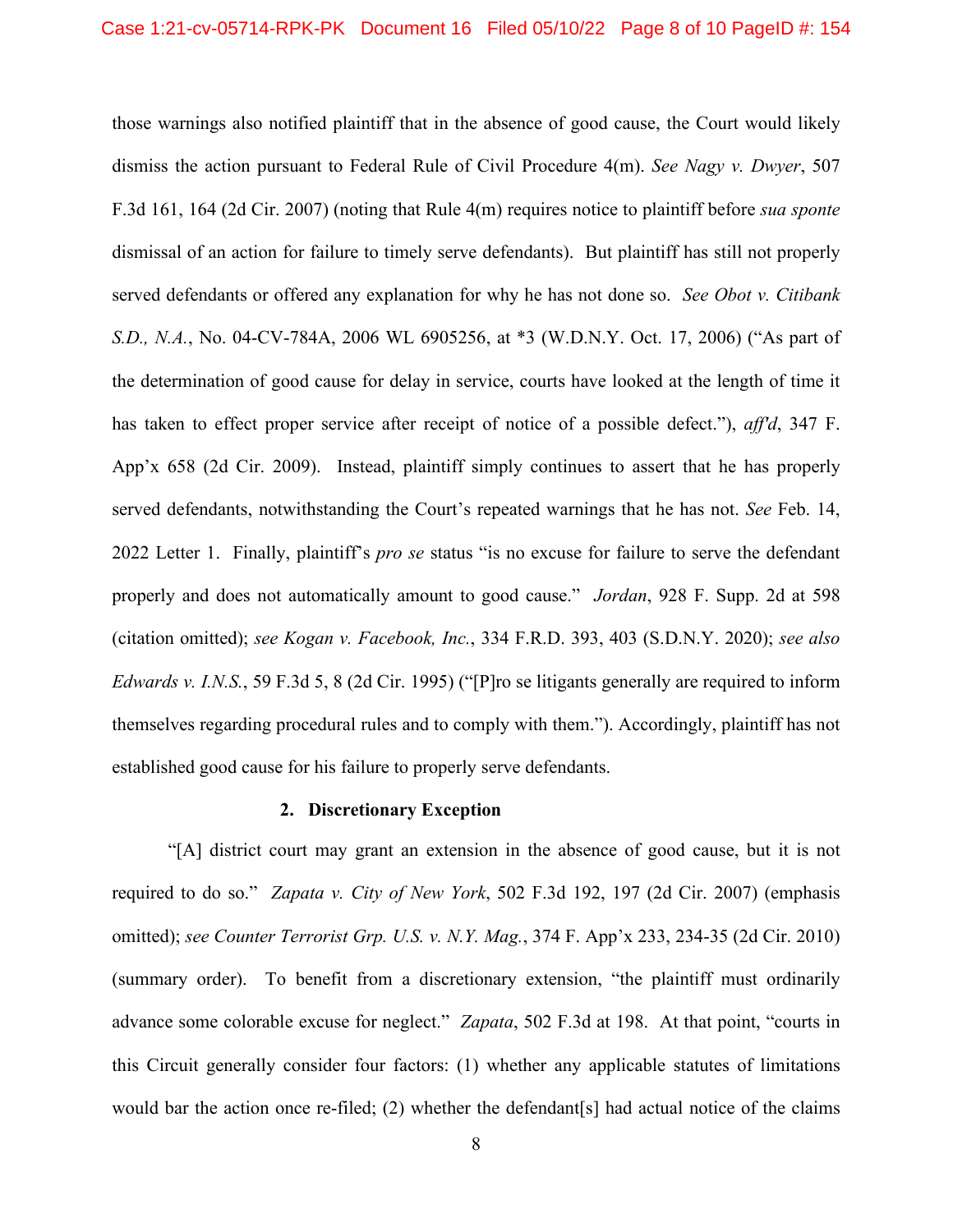#### Case 1:21-cv-05714-RPK-PK Document 16 Filed 05/10/22 Page 9 of 10 PageID #: 155

asserted in the complaint; (3) whether defendant[s] attempted to conceal the defect in service; and (4) whether defendant [s] would be prejudiced by extending plaintiff's time for service." *Vaher v. Town of Orangetown*, 916 F. Supp. 2d 404, 420 (S.D.N.Y. 2013) (quotations omitted).

Here, I decline to exercise my discretion to grant an extension without good cause. Plaintiff has not offered a colorable excuse for his neglect. *Cf. Zapata*, 502 F.3d at 199 (affirming denial of extension of time to serve where plaintiff "neglected to ask for an extension within a reasonable period of time, and ha<sup>[d]</sup> advanced no cognizable excuse for the delay"). Further, plaintiff has never effected proper service on the defendants or asked for an extension of time to do so. *Cf. Carl v. City of Yonkers*, No. 04-CV-7031 (SCR), 2008 WL 5272722, at \*7 (S.D.N.Y. Dec. 18, 2008) (declining to extend time to serve in part because plaintiff's *pro se* attempt at service was unsuccessful and plaintiff failed to seek any extension of time), *aff'd*, 348 F. App'x 599 (2d Cir. 2009); *Bogle-Assegai v. Connecticut*, 470 F.3d 498, 508-09 (2d Cir. 2006); *Stewart v. City of New York*, No. 06-CV-15490, 2008 WL 1699797 (RMB) (FM), at \*7 (S.D.N.Y. Apr. 9, 2008). Moreover, plaintiff has not argued or provided evidence that the *Vaher* factors are satisfied. Instead, plaintiff appears to argue that his *pro se* status should excuse his failure to effect service. *See* Feb. 14, 2022 Letter 1. But the fact that plaintiff is unrepresented alone does not tilt the *Vaher* factors in his favor. *Cf. Jones v. Westchester Cnty.*, 182 F. Supp. 3d 134, 145 (S.D.N.Y. 2016) (finding two *Vaher* factors "coupled with [p]laintiff's pro se status[] weigh[ed] strongly in favor of an extension"); *see also Edwards*, 59 F.3d at 8. Considering the factors commonly weighed in deciding whether to grant a discretionary extension, I decline to extend plaintiff's time to serve.